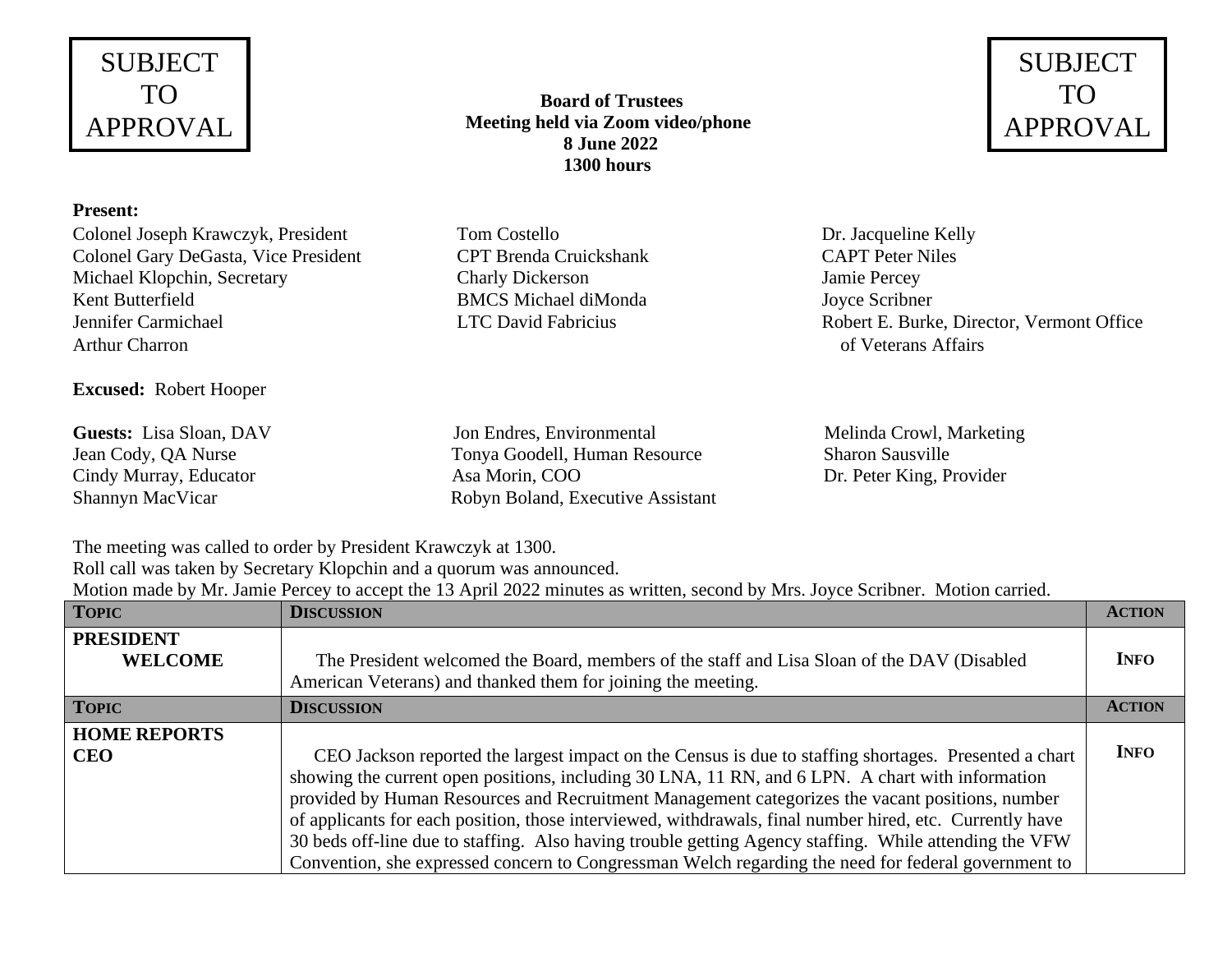| <b>DONATION POLICY</b>    | look into the staffing agencies and the exorbitant amount of money they pay their employees and charge<br>facilities which makes it extremely difficult for facilities to recruit when a contract nurse can make \$100-<br>\$200 an hour elsewhere. Southern Vermont Medical Center, while also facing staff shortages, is in a<br>better position to recruit since they will pay off debt for nursing graduates from Castleton University.<br>Prior to the meeting, the Donation Policy was provided for the Board of Trustees to review. The<br>policy puts into writing past practices and provides more order to the process. Also outlined in the<br>policy is a need for the CEO to present an annual plan at the August annual meeting of the projects<br>planned for the year. A motion to accept the Donation Policy as written was made by CPT Cruickshank,<br>second by Mrs. Scribner. No further discussion and none opposed. Motion carried.                                                                                                                                                                                                                                                                                                                                                                                                                                                                                                 | <b>CLOSED</b> |
|---------------------------|-----------------------------------------------------------------------------------------------------------------------------------------------------------------------------------------------------------------------------------------------------------------------------------------------------------------------------------------------------------------------------------------------------------------------------------------------------------------------------------------------------------------------------------------------------------------------------------------------------------------------------------------------------------------------------------------------------------------------------------------------------------------------------------------------------------------------------------------------------------------------------------------------------------------------------------------------------------------------------------------------------------------------------------------------------------------------------------------------------------------------------------------------------------------------------------------------------------------------------------------------------------------------------------------------------------------------------------------------------------------------------------------------------------------------------------------------------------|---------------|
| <b>HIPAA BOARD POLICY</b> | The Board Access to Protected Health Information Policy was also made available for the Board to<br>review prior to the meeting. It is best practice to have such a policy which is compliant with both federal<br>and state HIPAA regulations in order to protect the privacy of the individual patient and to provide<br>Trustees with only information needed to fulfill their role as outlined by statute. It was suggested that<br>the new Board members orientations and the annual education programs reference HIPAA requirements.<br>A motion to accept the HIPAA Policy as written made by CPT Cruickshank, second by COL DeGasta.<br>No further discussion and none opposed. Motion carried.                                                                                                                                                                                                                                                                                                                                                                                                                                                                                                                                                                                                                                                                                                                                                   | <b>CLOSED</b> |
|                           | The Buildings and Grounds Committee is reviewing the Land Use Policy to provide their input as the<br>policy is due for updating. Once the Land Use Policy, Donation Policy and HIPAA Policy have been<br>approved, they will be reviewed annually in June to keep them updated.<br>The Chamber of Commerce has asked if VVH would facilitate holding the Garlic Festival on VVH<br>grounds (over Labor Day). VVH would not be able to accommodate the entire festival and is concerned<br>over the potential adverse impact this could have on the property, the residents, family members, staff,<br>parking, emergency personnel access to the facility, etc.<br>The HIPAA Annual Security Risk Assessment has been completed. This will be presented at the<br>December meeting for Board approval.<br>The Home's budget was passed by the legislature. There will be massive turnover in Montpelier<br>lawmakers this session. It will be important to talk to legislators to inform and educate them regarding<br>who we are and what we do.<br>VVH will have a high school freshman doing a two-week nursing internship through the Governor's<br>HireAbility Program.<br>Jean Cody, QA Director, and CEO will be meeting with a pilot program that will conduct anonymous<br>surveys to the staff on how to improve workplace safety.<br>DNS Patricia Crossman's last day is next Friday. Still recruiting for her position. Patricia has been an | <b>INFO</b>   |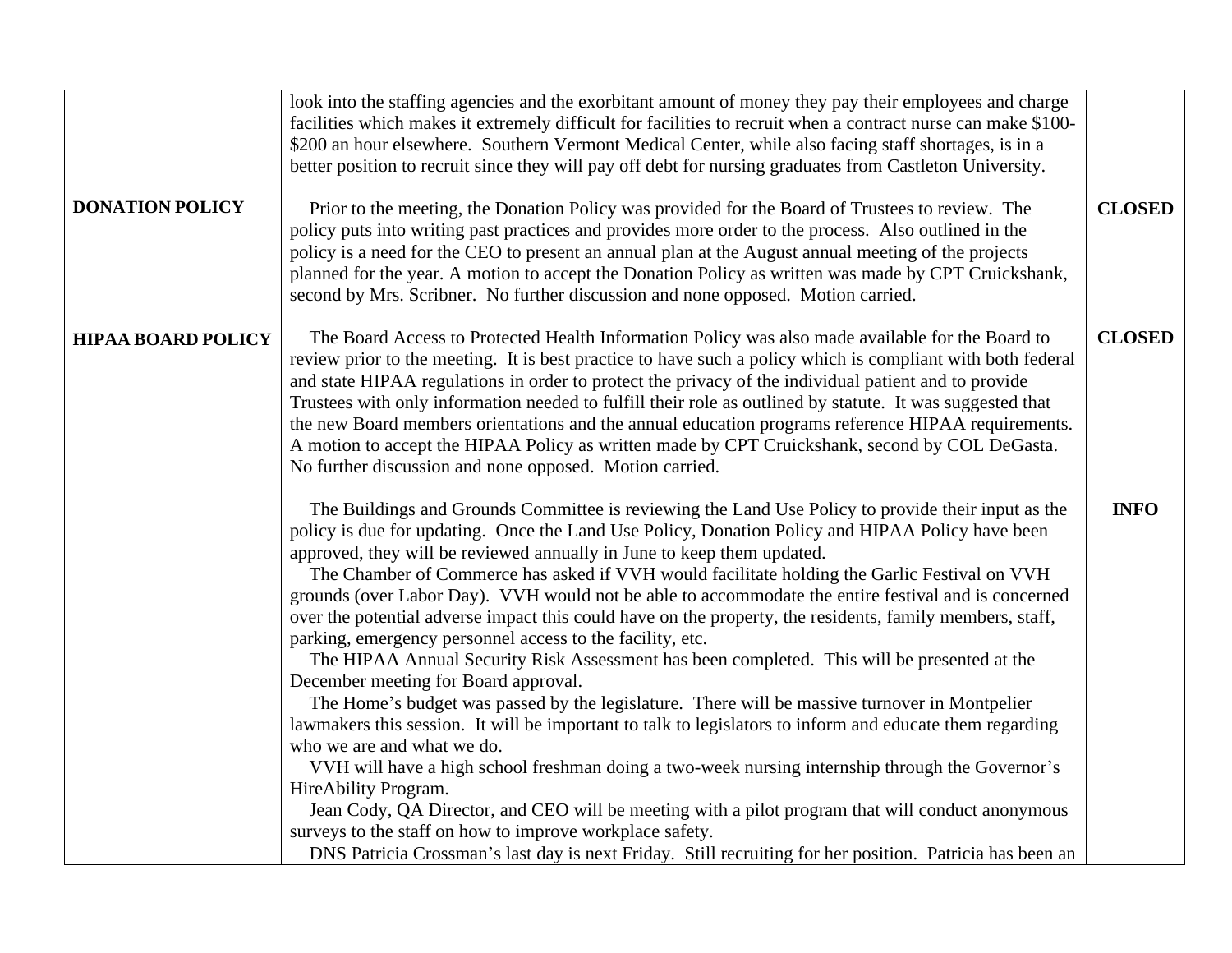| $\bf{COO}$                                         | extremely dedicated and invaluable employee and the Board of Trustees would like to publicly thank her<br>for time and service to the Home and of her support of the Management Team.<br>The applicant that was recently interviewed for the VISTA Program just emailed the COO a few<br>minutes ago stating she has accepted a position in another state. The applications to the VISTA Program<br>in general are incredibly low this year. Our opportunity announcement is still open, but the application<br>process closes at the end of July.                                                                                                                                                                                                                                                                                                                                                                                                                                                             | <b>INFO</b> |
|----------------------------------------------------|----------------------------------------------------------------------------------------------------------------------------------------------------------------------------------------------------------------------------------------------------------------------------------------------------------------------------------------------------------------------------------------------------------------------------------------------------------------------------------------------------------------------------------------------------------------------------------------------------------------------------------------------------------------------------------------------------------------------------------------------------------------------------------------------------------------------------------------------------------------------------------------------------------------------------------------------------------------------------------------------------------------|-------------|
| DR. PETER KING<br><b>MEDICAL DIRECTOR</b>          | Dr. King too expressed appreciation to Patricia Crossman for her great job during some very<br>challenging times.<br>A new Medical Director of the VA Clinic in Bennington, Dr. Raymond Eskow, has been hired and<br>started this week at VVH. He will be a wonderful addition to our staff.<br>Although the community rate for covid is up, people are not getting as sick and death rates are down.<br>We are in outbreak status on American Way, but cases have dropped. We have periodic vaccine clinics<br>and will also arrange vaccinations for staff and residents as requested. Therapeutic treatments are doing<br>well.<br>In the process of installing a Cloud-based system that monitors refrigerator temperatures.<br>Employee morale has improved with the COO's new daily Employee Recognition Program.<br>There is adequate supply of PPE. Continue with regular meetings to monitor inventory. Still looking<br>for an off-site long-term storage facility as the initial plan fell through. | <b>INFO</b> |
| <b>MELINDA CROWL</b><br><b>ADMISSION/MARKETING</b> | Continue to update Facebook, the website, Touchtown, etc. Has been attending many events<br>including Mayfest, the Veterans Summit, and the Bennington Job Fair. Has registered for numerous<br>conferences, fairs, and expos. The CEO participated in the Sunday Brunch Program on EQX, and it<br>went very well. Currently recruiting and interviewing for the Admission's Nurse position. During the<br>application process, it is asked how they heard about us. Looking into focus being more digital<br>marketing but realize face-to-face is still important. Hope to delve more into the eastern and<br>northeastern portion of the State. Has been receiving referrals in conjunction with seminars she has<br>attended.                                                                                                                                                                                                                                                                              | <b>INFO</b> |
| <b>JON ENDRES</b><br><b>ENVIRONMENTAL</b>          | The Security Project started about 6 weeks ago. Repairs to the medical gas (oxygen) system is<br>ongoing and has now gradually turned into a bulk system for the facility. This will bring us up to code<br>once all the work is completed later this summer. Obtaining parts still an issue for all projects. Peter                                                                                                                                                                                                                                                                                                                                                                                                                                                                                                                                                                                                                                                                                           | <b>INFO</b> |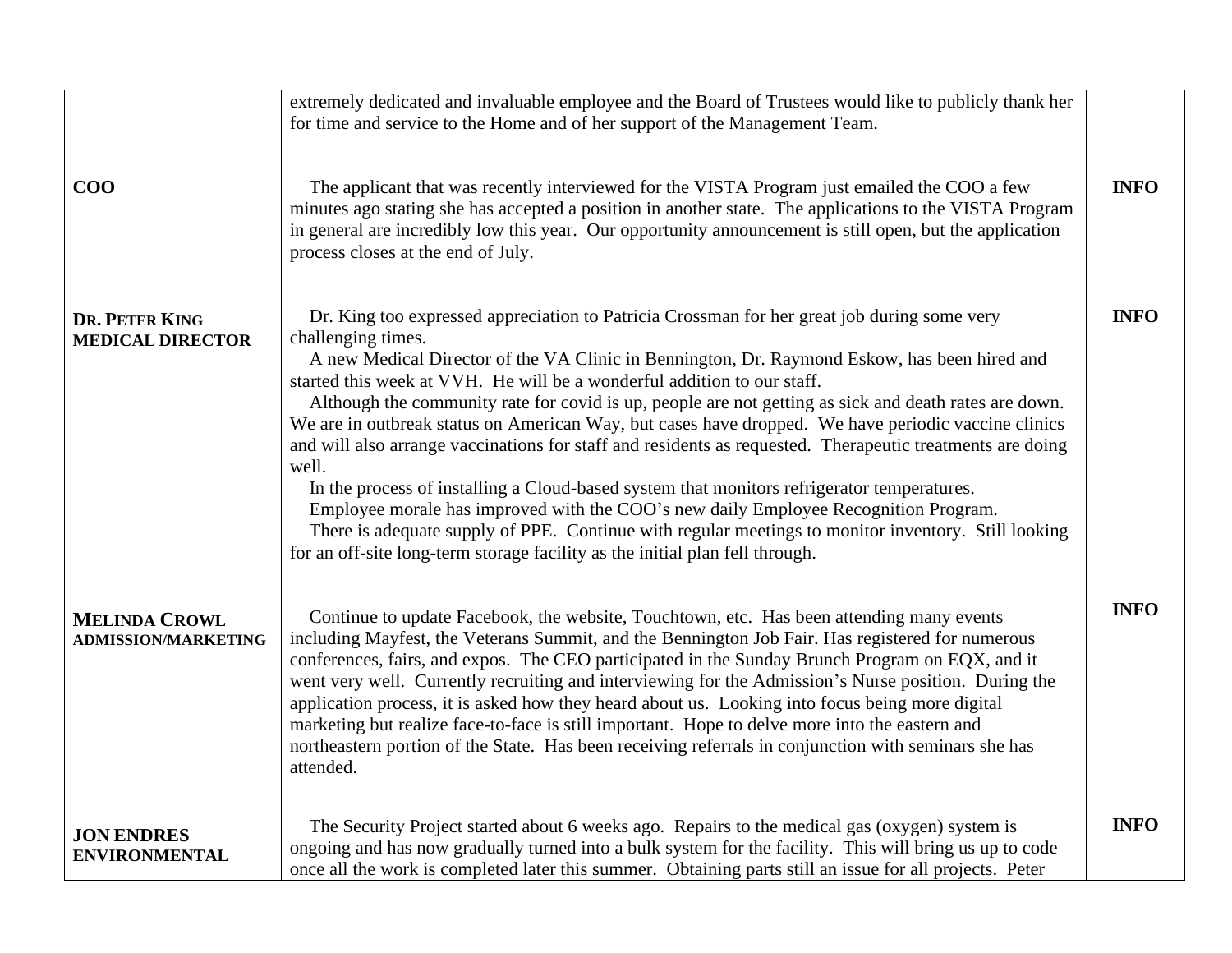|                                                       | Hack (from BGS) will be retiring later this year so will have a new project manager handling our<br>contracts. The same subcontractor working on the Security Project is also the contractor for our Nurse<br>Call and Fire Alarm System. The vendor has expressed an interest to bid on the Nurse Call System, so<br>we are hopefully guaranteed at least one bidder. Bids are due next week for the American Way<br>reconstruction project for a design team and also for a consultant for the feasibility study for the boiler<br>plant. There was a lot of interest at the pre-bid meeting. Will have a new master key system as part of<br>the Access and Security Project.                                                                                                                                                                                                                                                                                                                                                                                                                                                                                                                                                                                                                                                                            |               |
|-------------------------------------------------------|-------------------------------------------------------------------------------------------------------------------------------------------------------------------------------------------------------------------------------------------------------------------------------------------------------------------------------------------------------------------------------------------------------------------------------------------------------------------------------------------------------------------------------------------------------------------------------------------------------------------------------------------------------------------------------------------------------------------------------------------------------------------------------------------------------------------------------------------------------------------------------------------------------------------------------------------------------------------------------------------------------------------------------------------------------------------------------------------------------------------------------------------------------------------------------------------------------------------------------------------------------------------------------------------------------------------------------------------------------------|---------------|
| <b>TOPIC</b>                                          | <b>DISCUSSION</b>                                                                                                                                                                                                                                                                                                                                                                                                                                                                                                                                                                                                                                                                                                                                                                                                                                                                                                                                                                                                                                                                                                                                                                                                                                                                                                                                           | <b>ACTION</b> |
| <b>COMMITTEE REPORTS</b><br><b>BUDGET AND FINANCE</b> | Mrs. Scribner provided some information regarding a request to write off bad debt. The Board<br>deferred the decision and requested a written summary and explanation of the debts in question to be<br>provided to the Board for review prior to the August meeting. Due to new regulations expected to be in<br>place soon, committee meetings have been deferred for a month or two.                                                                                                                                                                                                                                                                                                                                                                                                                                                                                                                                                                                                                                                                                                                                                                                                                                                                                                                                                                     | <b>INFO</b>   |
| <b>BUILDINGS &amp; GROUNDS</b>                        | No other items to add beyond the report submitted and the Environmental Services update.                                                                                                                                                                                                                                                                                                                                                                                                                                                                                                                                                                                                                                                                                                                                                                                                                                                                                                                                                                                                                                                                                                                                                                                                                                                                    | <b>INFO</b>   |
| <b>OUTREACH AND</b><br><b>MARKETING</b>               | Ms. Carmichael reported the EQX effort went well and thanked Melinda for coordinating it.<br>Deferred to Dr. Kelly as was the acting Chair for the meeting. Most everything is in the Report<br>submitted. Focus on outreach, attending conferences and concentrate on the eastern part of the state. A<br>request was made to have the EQX Sunday Brunch available to the Board. Mr. Burke reported on some<br>of the struggles they have in communicating with the veteran population is that, when asked, more than<br>50% of that older veteran population report they do not have or use computers. The OVA's experience<br>has been that digital media is not the best way to communicate with the State's older veteran population.<br>Mr. Costello offered to help Melinda with marketing on the eastern side of the state. He also<br>mentioned that a non-profit nursing home recently closed in Brattleboro due to the unavailability of<br>nurses which led to not enough patients. A number of the residents of the facility that closed are veterans<br>and could provide an opportunity to reach out to them to possibly come to VVH and be with other<br>veterans. The home that closed was a residential facility which would be similar to our DOM, which is<br>currently full, but interested applicants could be put on a waiting list. | <b>INFO</b>   |
| <b>BY-LAWS/</b><br><b>NOMINATING</b>                  | No written report available. The By-Laws/Nominating Committee met a couple weeks ago and will<br>have some minor updates coming. One area recommended to be modernized is the discrimination<br>language in Admissions in Article 10 of the By-Laws. The Chairperson requested to be notified of the                                                                                                                                                                                                                                                                                                                                                                                                                                                                                                                                                                                                                                                                                                                                                                                                                                                                                                                                                                                                                                                        | <b>INFO</b>   |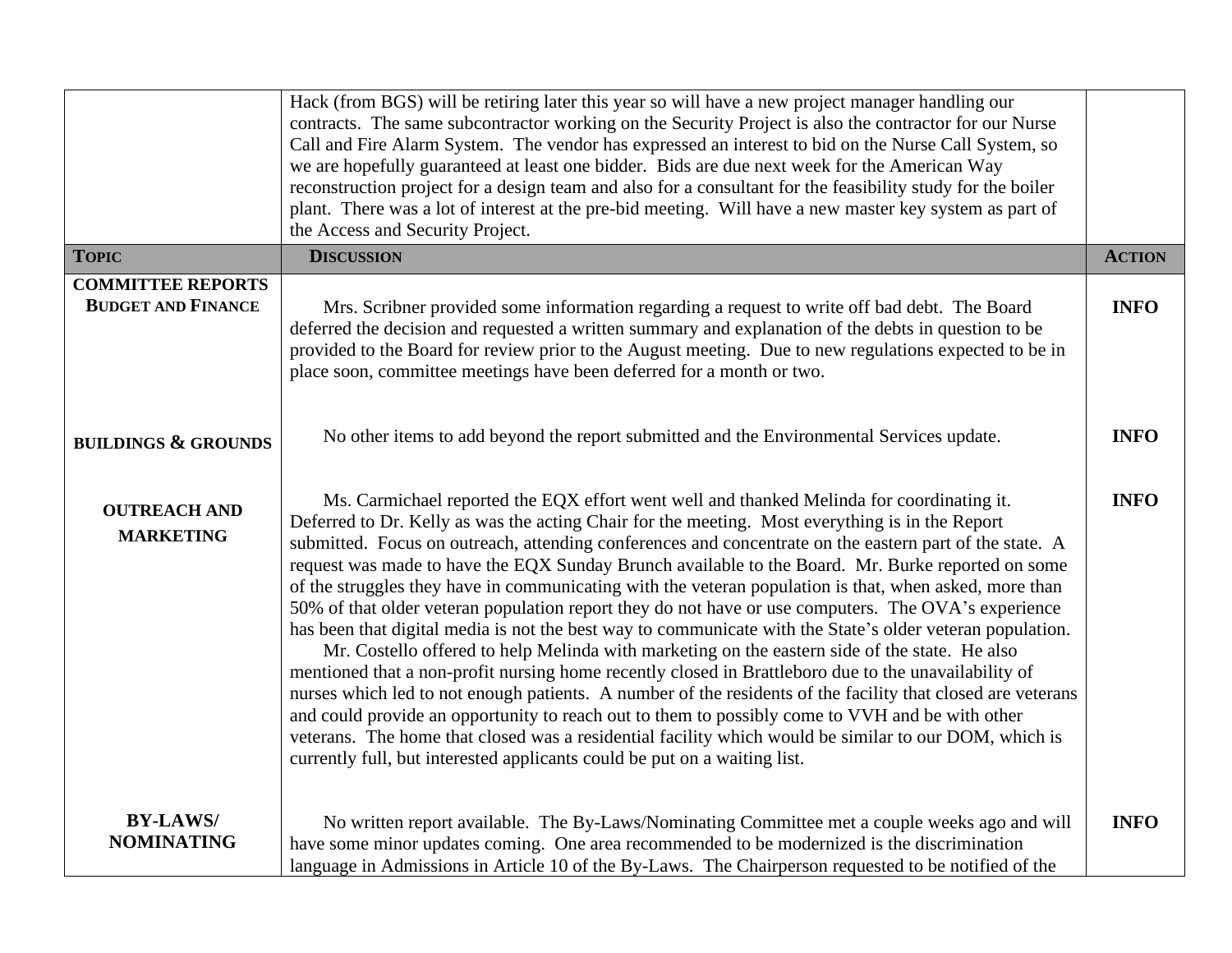next Strategic Planning Committee meeting so can attend and get their input relative to the By-Laws.

## **COMMITTEE STRUCTURE**

There was a lengthy discussion of the Board of Trustees as the governing body of the VVH. Current By-Laws state that governance should be accomplished through the Board's eight committees, which are expected to meet, discuss and bring their findings and recommendations to the Board. **OPEN**

A recommendation of the Strategic Plan approved by the Board, was to create a plan to restructure Board committees with an expectation to update the By-Laws accordingly. The restructuring plan was approved by the Board and Committee chairs and members appointed. Chairs were provided with guidance on the duties and responsibilities of their committees, including the expected frequency of meetings and recording meeting minutes and for sending Committee minutes to the Board President for review and subsequent discussion with the full Board.

Board committees have been given reasonable time to grow and mature. They have also been offered suggestions on how to improve their deliverables. Full committee restructuring implementation has been slower than anticipated and continues to be "a work in progress" which has confounded updating the Board's By-Laws.

The VVH Board acknowledges its obligations to comply with current By-Laws until its By-Laws can be updated and approved by the full Board.

While some support of the Home's staff can be expected, VVH employees should not be performing the primary work of Board committees. The Strategic Plan Grid document, recently provided, lists the Strategic Plan Goals and implementation steps for each goal along with regulatory resources. The Grid has been designed to help committee chairs and members focus on what to do and how to do it.

Clarendon was proposed as a possible central site for the Board to meet. The CEO reminded the Board need to be aware of the optics if the Board meets in person in the Home -- must maintain the 6 foot social distancing, wear masks, etc. If the Board meets off-campus, Home staff may be able to participate via zoom. **INFO**

### **EDUCATION AND TRAINING**

COL DeGasta made the following motion: "I move that, in view of four decades of high inflation rate, including the significant increases of goods and services, such as food, lodging, fuel and transportation, recommend the Education and Training Work Group Program Planning budget ceiling be increased from \$10,000 to "not to exceed \$15,000" in order to defray increases in expenses associated with the 2022 Annual Education and Training Program. As has been our past practice, a full accounting of any and all monies actually expended to accomplish the Program will be provided to the Board." Mrs. Scribner seconded the motion. No further discussion. None opposed. Motion carried. **CLOSED**